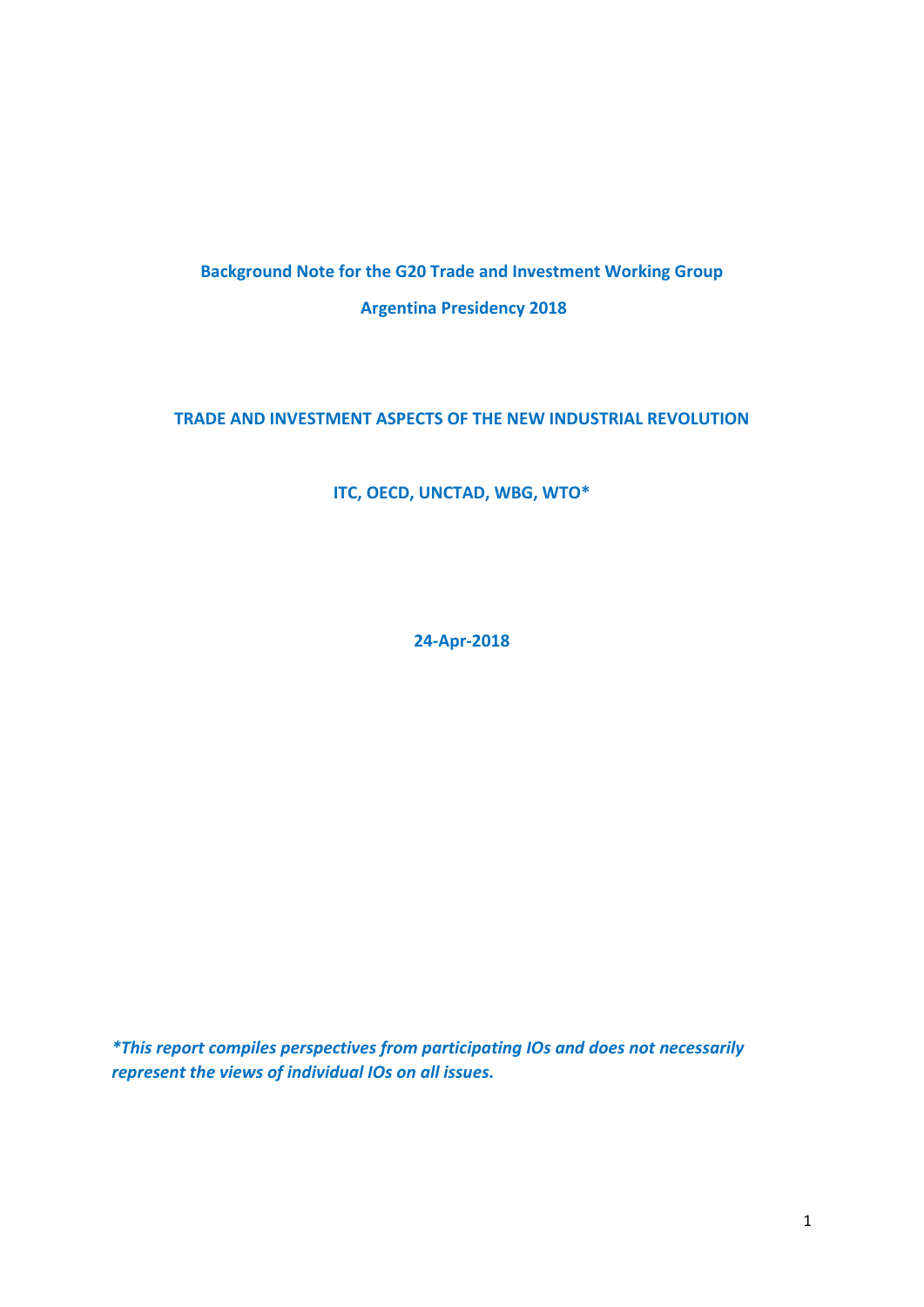## **TRADE AND INVESTMENT ASPECTS OF THE NEW INDUSTRIAL REVOLUTION**

## **Background Note for the G20 Trade and Investment Working Group [\\*](#page-1-0)**

April 2018

*The New Industrial Revolution (NIR) and the adoption of digital technologies across all industries will result in transformative changes to manufacturing processes, related services and business models, with wide-ranging implications for international production and global value chains (GVCs). Changes in what and how firms produce and trade will significantly affect global patterns of trade and investment. Trade and investment policies must adapt to – and reflect – these new realities.*

### **Introduction**

The New Industrial Revolution (NIR) encompasses a wide range of technological innovations. This Background Note for the G20 Trade and Investment Working Group addresses those that are widely seen as exerting the most immediate impacts on trade and investment, principally *the application of digital technologies like advanced robotics, 3-D printing, big data and the internet of things*. [1](#page-1-1)

Similarly, the Note focuses on issues that matter for trade and investment policymakers, in particular possible changes in opportunities to participate in – and benefit from – global value chains (GVCs) as a result of changes in the nature of international production and the greater ability of developing countries to participate in them, and new opportunities for SMEs to participate in international trade and investment.

Much of the media attention devoted to technological change tends to focus on disruption and the downside risks associated with new technologies and changing globalization patterns. Governments need to anticipate ongoing changes as best they can and address the costs that adjusting to rapid change entails. Some of these changes – the observed slowdown in trade, the shortening of value chains in some sectors, the heightened (technological) scope for reshoring production in innovationrich ecosystems, the declining importance of labour costs as a locational determinant for investment, the impact technology exerts on income inequality – raise important questions regarding the feasibility of replicating past development and market integration strategies. But countries at all levels of development also need to better position themselves to take fuller advantage of emerging opportunities. The overall impact of the new industrial revolution depends critically on what countries do to enable their firms and citizens to create and take up jobs and add value in the new, rapidly evolving, environment.

### **1. Indicative impacts of the NIR on trade and investment**

The technological innovations that underpin the NIR and the digital economy can be expected to induce far-reaching effects on comparative advantage. However, due to theoretical ambiguities and a lack of rigorous empirical evidence – some new technologies are not widely adopted yet – any

<span id="page-1-0"></span> <sup>\*</sup> This report compiles perspectives from participating IOs (ITC, OECD, UNCTAD, WBG and WTO) and does not necessarily represent the views of individual IOs on all issues.<br><sup>1</sup> The New Industrial Revolution and its implications for a range of other policy areas are also being discussed in

<span id="page-1-1"></span>the G20 Digital Economy Task Force. Previous reports, under the Chinese and German Presidencies, include OECD (2017), "The Next Production Revolution: A report for the G20", and OECD (2017), "Key Issues for Digital Transformation in the G20", Report prepared for a joint G20 German Presidency / OECD conference, Berlin, 12 January.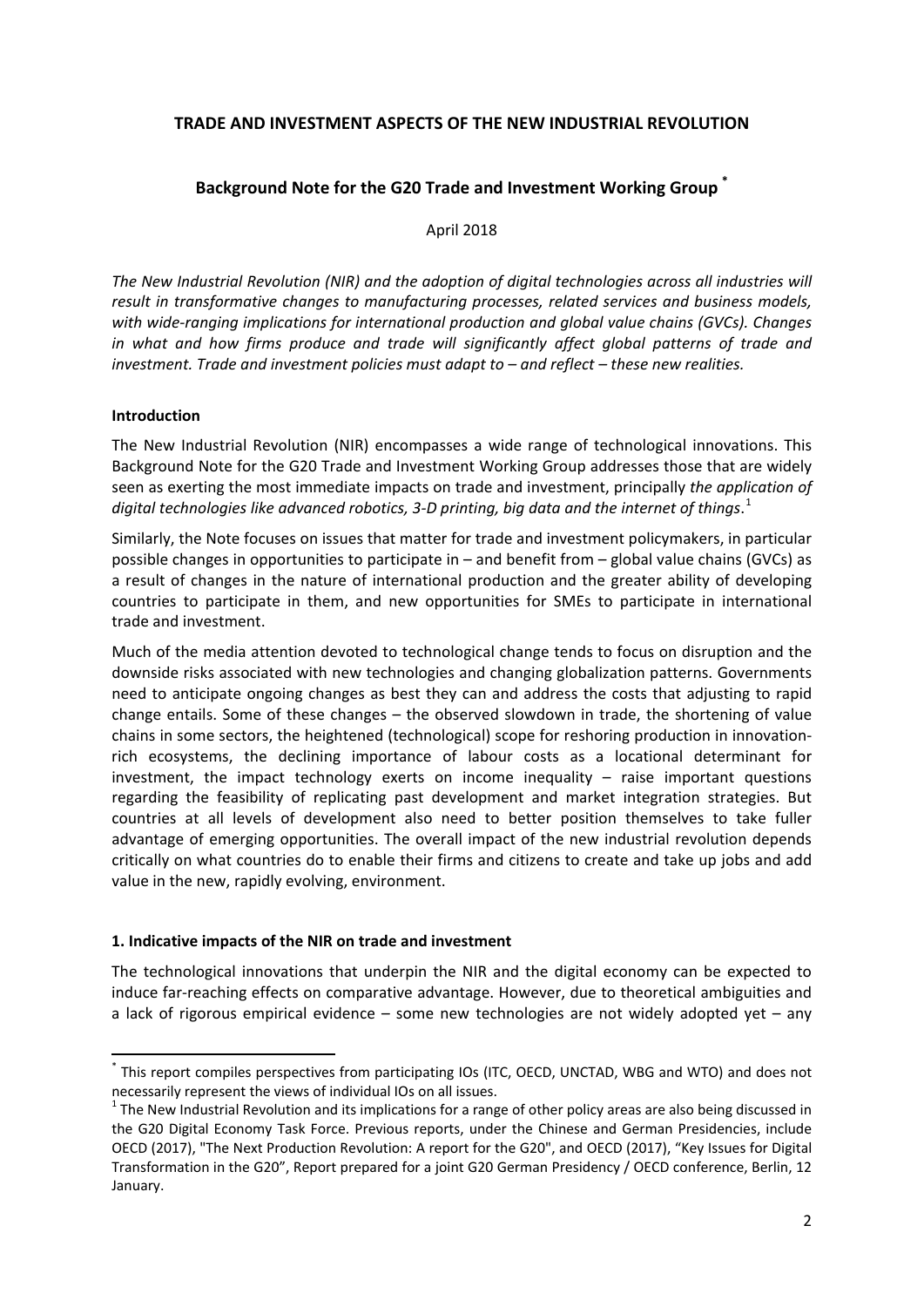assessment of how technology, factor endowments, regulation and infrastructure will play out jointly to determine trade and investment patterns in this era of technological disruption is inherently difficult to perform and therefore innately tentative in character.

Still, there can be little doubt that the NIR and the digital economy are transforming production and value-adding processes across most sectors. All stages of the value chain are today affected, including internal, upstream and downstream production processes. Such changes may prompt a reconsideration of locational decisions and sourcing options. In some industries, the adoption of digital technologies is already leading to more localized manufacturing, performed closer to the point of consumption. It is also associated with accelerated product servicification and increased reliance on contract manufacturing, as well as with production patterns characterized by increased customization and adaptable scale.

These trends portend potentially significant changes for existing and future patterns of cross-border trade and investment. New modes of value-chain governance are already emerging (e.g. larger numbers of smaller production locations closer to target markets rather than a few major locations, sophisticated centralized coordination and control of production processes), new types of investment (e.g. more investment in services, greater use of non-equity modes of international production (NEMs) and changes in investor behaviour (e.g. more fluctuations in output and flexible use of labour, more footloose production). Evolving firm-level production configurations will naturally affect patterns of intra- and inter-firm trade and investment in GVCs, increase cross-border trade in intermediates, especially intermediate services, increase cross-border data flows (and reliance on them), promote greater volumes of trade in bits rather than bulk, and heighten the intellectual property content of cross-border trade and investment flows.

Changes in the international production and trade networks of globally active firms, both multinational enterprises (MNEs) and, increasingly, small and medium-sized enterprises (SMEs), are affecting the economic imprint that foreign invested affiliates leave on host countries as well as the calculus of the gains from trade for exporting nations and firms. While new technologies can open up important new opportunities for local firms to generate value and connect to regional and global value chains, they can also result in significant employment churning, shorten value chains (through technologically induced re-shoring) and raise the technological threshold for SME participation in value chain production.

These changes will require policy responses. It is likely that calls for liberalizing imports of intermediate inputs (goods and services), reducing trade and establishment costs through trade and investment facilitation, establishing a digital governance regime, strengthening IP protection, and enhancing the performance of investment promotion agencies (IPAs) will increase. More specifically, as locational competition for efficiency-seeking FDI intensifies, IPAs will need to design efficient and effective incentives, supplier development programmes and aftercare services to increase MNEs' linkages to the host economy and retain FDI.

## *(i) Impact on investment*

The NIR is already exerting significant impacts on patterns of global investment. Digital MNEs and tech MNEs (now 13 of the top 100 MNEs<sup>[2](#page-2-0)</sup>) have a relatively light international production configuration. They can reach foreign markets with limited assets and small numbers of employees overseas. Whereas MNEs operating in other sectors report relatively balanced shares of foreign assets and sales, digital and technology intensive MNEs generate approximately 70 per cent of their sales abroad with only 40 per cent of assets deployed outside their home countries.

<span id="page-2-0"></span> $2$  According to UNCTAD's Top 100 MNEs, see UNCTAD (2017a).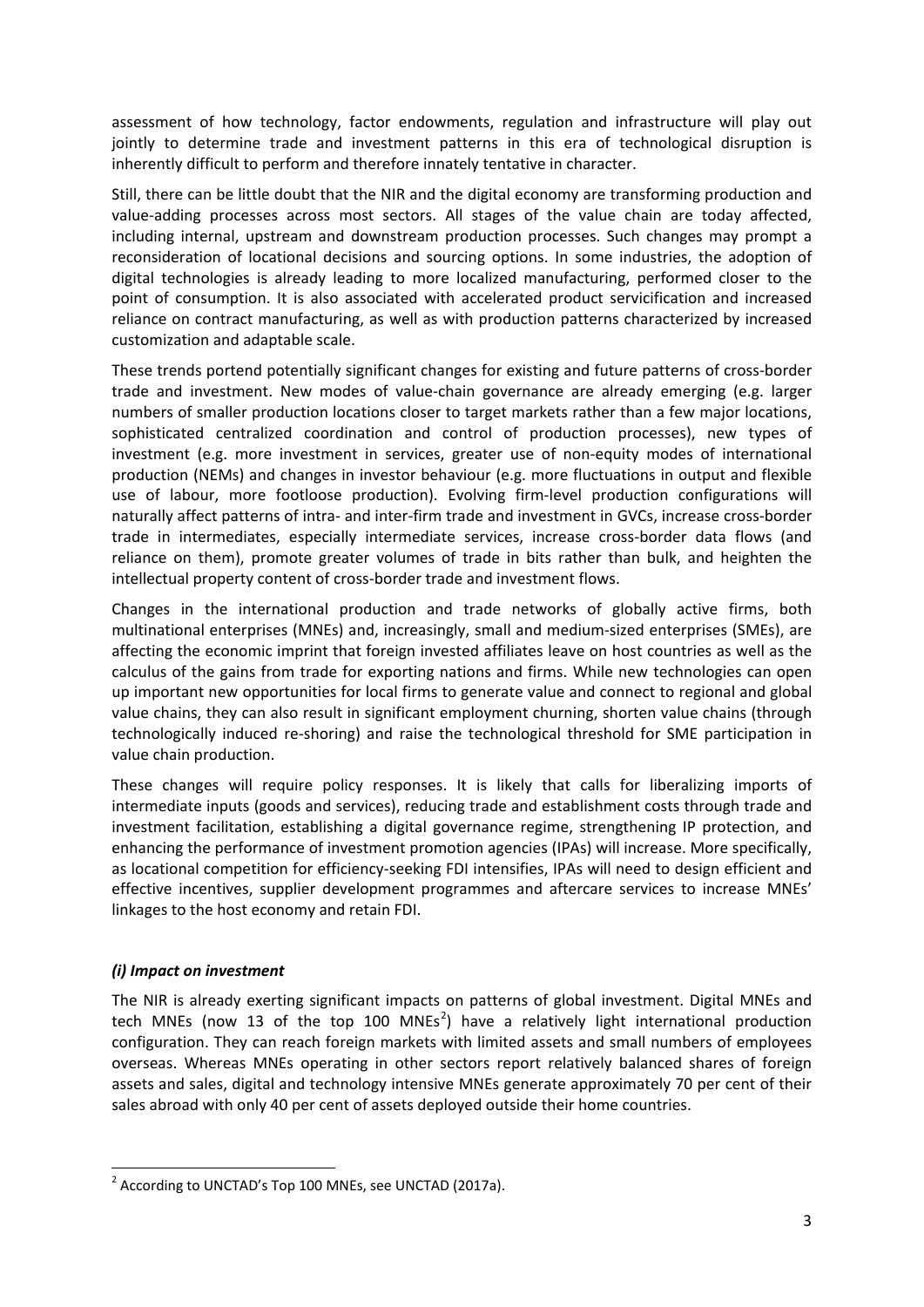In general, the higher the internet intensity of MNE operating models, the greater the disconnect between foreign revenues and physical assets. Firms operating the largest internet platforms have a share of foreign sales about 2.5 times larger than their share of foreign assets. The economic impact of digital MNEs on host countries is thus less directly visible in terms of physical investment and job creation – although their investments can have important indirect and productivity-enhancing effects.

Digital MNE headquarters are concentrated in a few developed countries and emerging markets. Their ability to operate globally with limited foreign investment could reverse the dominant FDI trend of the last decade towards "democratization" of outward FDI – back to concentration in few large home countries, primarily in advanced economies.<sup>[3](#page-3-0)</sup> At the same time, the ready availability of the internet and increasingly cheap web design offerings means that an ever greater share of SMEs are "born global". This is especially the case in service industries. Such trends offer important new gateways for firms from developing countries to integrate into regional and world markets.

Tech and digital MNEs heavily influence the values of both intangibles and liquid assets in international production. In 2015, the value of intangibles of tech MNEs (relative to the book value of their assets) was double that of other large corporations. Valuable intangibles and strong operating margins are driving large cash reserves in technology companies. At nearly 30 per cent of total assets, tech MNEs have more than twice the cash holdings of other large firms. A sizeable part of such holdings consists of retained foreign earnings.<sup>[4](#page-3-1)</sup> The high value of unremitted foreign earnings relative to the value of foreign tangible fixed assets (six times smaller) implies that overseas investment does not always translate into a scaling up of host countries' productive capacity (UNCTAD, 2017a).

The international production profiles emerging in digital and tech firms could be a harbinger of the future for many industries. To date, the impact of digitalization on the international footprint (foreign assets, sales and employees) of non-digital MNEs remains limited, but a trend towards more asset-light forms of international production and alternative modes of firm governance and internationalization strategies is under way. While digital MNEs are important global players, a key characteristic of the digital transformation is that it is pervasive across all sectors, as digitalization reshapes business models across a range of sectors and industries.

Indeed, while the rapid growth and globalization of digital firms themselves started a decade ago, the more recent acceleration of international investments in the digital economy by non-digital firms could presage more pronounced international investment effects than those observed to date. As firms in traditional sectors such as transportation, professional services, and retail trade build up their digital capacities to counter competition from new digital rivals, hybrid international business models requiring less FDI could start to emerge outside of the digital economy itself (see exhibit 1). This makes investment an important tool of transferring new technology.

<span id="page-3-0"></span><sup>&</sup>lt;sup>3</sup> About two thirds of digital MNE parent companies and almost 40 per cent of their subsidiaries are in the United States, compared with 20 per cent of both parents and subsidiaries of other large MNEs.

<span id="page-3-1"></span> $4$  For instance, United States digital MNEs report a share of unremitted foreign earnings which, at 62 per cent of total foreign earnings in 2015, is almost three times larger than that of other US MNEs.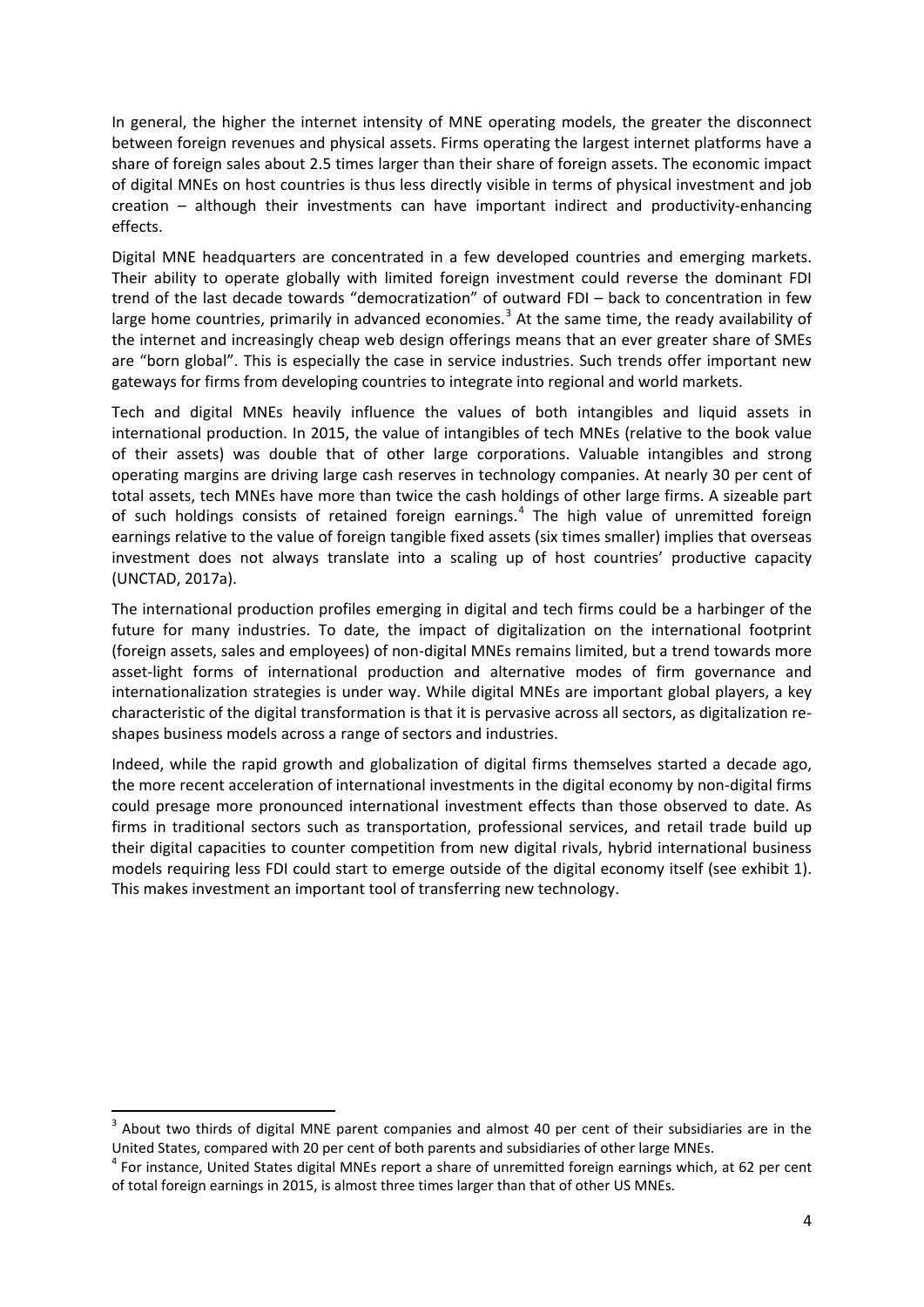

**Exhibit 1: Mergers and acquisitions in 'traditional' sectors to acquire digital companies**

*Source:* Dealogic M&A Analytics database, from OECD (2018).

### *(ii) Impact on trade*

The technological innovations that underpin the NIR and the digital economy are changing what is traded and how trade proceeds. From cutting trade costs and enabling greater volumes of traditional trade to creating novel forms of trade and reshaping value chains, digital technologies have the potential to create new ecosystems for trade, with new players, including SMEs, and new business models. As with investment, this heralds potentially good news for exporters in developing countries whose smaller average size had long represented a binding constraint on greater trade integration.

### *Digital technologies are significantly cutting trade costs*

The technological innovations that underpin the NIR and the digital economy are having profound effects on trade costs by decreasing the relevance of distance (geographical, linguistic) and by facilitating the matching of consumers and producers across borders.

Digital technologies are cutting *transport time and costs*, which, according to Anderson and van Wincoop (2004), are equivalent to a 21% ad-valorem tariff in rich countries. Artificial Intelligence (AI) and big data allow for autonomous driving and real-time itinerary mapping, cutting down time delays and uncertainty, which are particularly harmful for supply-chain transactions. Similarly, logistics are optimized through improved cargo and shipment tracking systems allowing, for instance, real-time adjustment in the temperature of refrigerated containers.

A second set of trade costs that are affected by digital technologies are those involved in crossing borders.<sup>[5](#page-4-0)</sup> Digitalization is facilitating trade, enabling more efficient coordination of activities along global value chains, helping businesses and consumers track packages and facilitating border crossings. Firms are today directly connected with customs authorities through pre-arrival notices. Electronic payment systems of duties and fees with cargo declarations and/or processing systems are also increasingly integrated and border procedures automated, including through Electronic Data Interchange (EDI) system and Electronic Single Windows contributing to greater efficiency of

<span id="page-4-0"></span><sup>&</sup>lt;sup>5</sup> Analysing the export process of firms from Uruguay, Volpe Martincus et al. (2015) find that a 10% increase in customs delays results in a 3.8% decline in exports.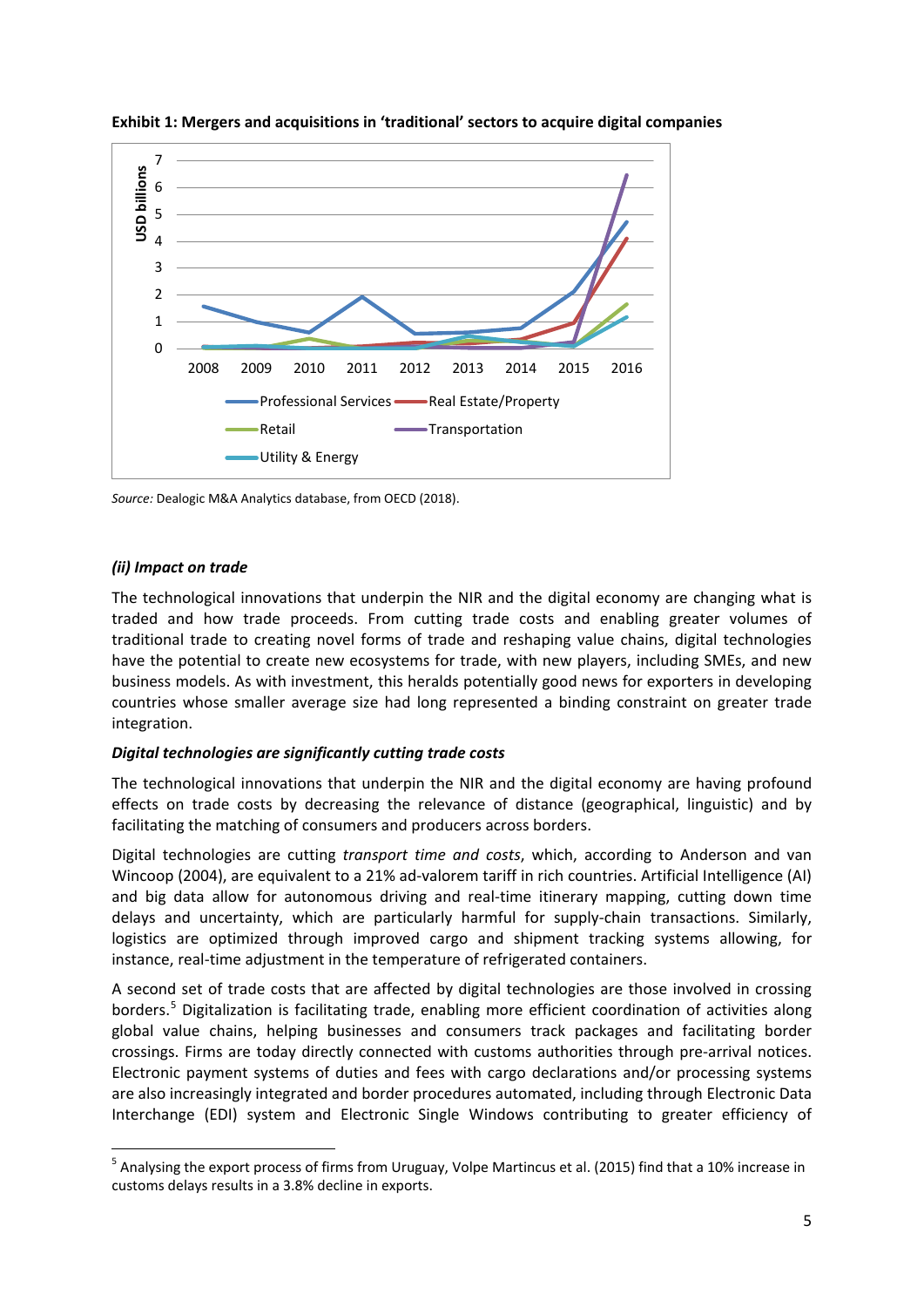customs procedures and processes. Blockchain technologies could help streamline customs formalities further by eliminating redundant processes, accelerating customs clearance, reducing costs and fraud, enhancing transparency and auditability, and improving coordination between the manifold actors involved in cross-border trade.

Thirdly, *transaction costs* associated with cross-border trade are reduced by digital technologies. Online marketplaces facilitate the matching of buyers and sellers by reducing search costs. Moreover, various mechanisms (such as online rating systems) implemented on online platforms help to overcome the lack of information and trust in cross-border transactions. As a result, the negative trade effects of geographical distance are reduced in online markets (Lendle et al., 2016). Moving beyond the internet, big data analytics help to better match products to consumer tastes.

Fourthly, advances in communication technologies greatly reduce *communication costs* such as linguistic barriers between buyers and sellers, for instance through the availability of own-language search for buyers on some online platforms.

Fifthly, digital technologies facilitate *cross-border payments*. New business models such as PayPal and AliPay have emerged that cut costs and delays by providing secure alternatives to the traditional correspondent banking system. Increasing reliance on blockchain technology for cross-border payments and trade finance operations (letters of credit) is expected to further ease such transactions.

### *Creating new forms of trade and increasing traditional trade*

Digitalization is enabling trade in a range of sectors and across goods and services. Trade in smaller, often lower-value, physical packages (parcels ordered online) and digitally delivered services (such as internet banking) is growing and new types of bundled goods and services, or services embedded in goods are emerging.<sup>[6](#page-5-0)</sup> Traditional sectoral divides are similarly breaking down, as some ICT hardware firms now focus on providing cross-border network-based services linked to their manufactured products (e.g. IBM selling its hardware and focusing on services such as Watson) and digital services companies also produce physical products (e.g. mobile phones or autonomous vehicles by Google).

While the scale of this trade is hard to measure, UNCTAD estimates that business-to-consumers (B2C) online transactions (both domestic and cross-border) were worth about \$2.2 trillion in 2015 (UNCTAD, 201[7](#page-5-1)b).<sup>7</sup> But this represents just the tip of the iceberg, as UNCTAD estimates that fully 89% of e-commerce involves business to business (B2B) transactions. DHL (2016) estimates that cross-border e-commerce, which accounted for 15% of e-commerce sales in 2015, is expected to grow at 25% annually until 2020, and to account for 22% of global e-commerce sales in that year. Developed countries account for the majority of the so-called "*parcelization*" of trade resulting from increased e-commerce. However, the involvement of producers from developing countries is on the rise. UNCTAD (2017b) reports that the share of developing countries in postal deliveries sent abroad rose sharply, from 26% in 2011 to 43% in 2016. Digital technologies not only afford easier access to export markets for developing countries and their SMEs, but have also made them active online importers as well.

Digital technologies further enable new forms of *services trade* by making it technologically feasible and fostering the emergence of new ways of delivering services. This is the case of ICT-related services (services related to the production, use and maintenance of ICTs); Internet-enabled services (services that used to be non-tradeable, but can now be provided over the internet); and digital services (such as cloud computing). In the future, advances in telepresence (technology enabling the user to be present in another space with all of his/her mental ability) and in telerobotics (technology

<span id="page-5-0"></span> $^6$  See Cadestin and Miroudot, 2017 and Lopez-Gonzalez and Jouanjean, 2017.<br><sup>7</sup> See also OECD. 2017.

<span id="page-5-1"></span>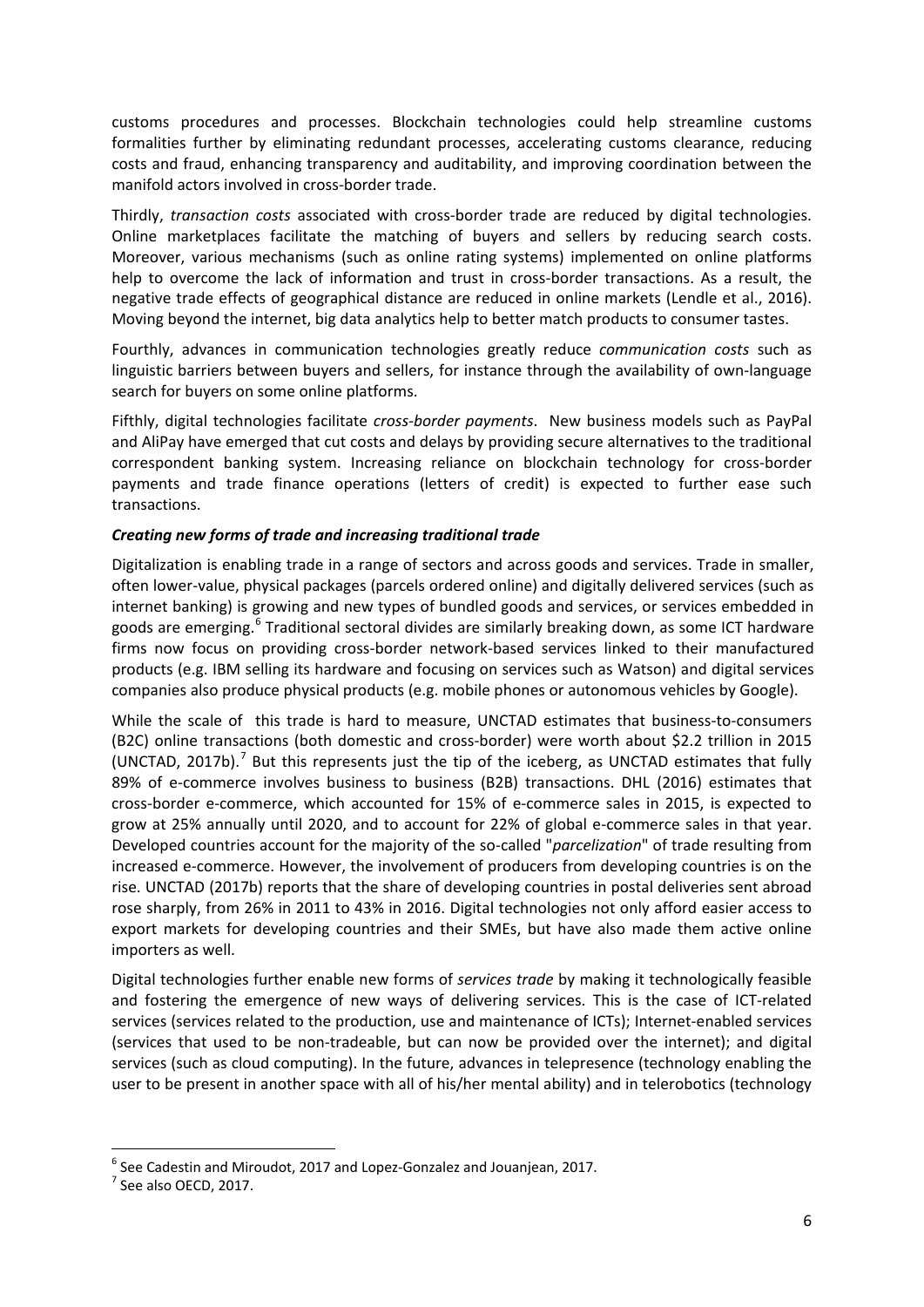allowing the supplier to perform manual tasks from afar) could prove to be a revolutionary change in the services sector.<sup>[8](#page-6-0)</sup>

Digitalization has also contributed to the wider and deeper "servicification" of manufacturing. Producing goods now relies on the greater use of service inputs, such as engineering, sales or R&D undertaken in-house or outsourced, domestically and internationally. This is often coordinated through digital networks. In parallel, services are also increasingly being embedded in goods and new forms of complementarities between goods and services are arising – smartphones allow access to an ever wider range of services. Moreover, manufacturers also increasingly themselves produce and sell services. Data and associated digital technologies are also powering a manufacturing revolution built on digital services. At the same time, the growing service content of manufacturing activities, and of goods more generally, enabled by the digital transformation complicates the way trade policy (which is often still based on a distinction between goods and services) is applied.

Finally, digital technologies such as *3D printing* make product customization easier and less costly. 3D printing involves only a new design and a change in computer code instead of new production tools and costly modifications to factories. Companies such as Adidas already use 3D printing in highly automated factories in Germany and the United States (i.e., closer to large markets) to produce customized consumer goods – in this case, shoes. At the same time, the demand for customized products has increased thanks to online configuration and product visualization technologies.

## *Digitalization is creating new opportunities for SMEs*

Digitalization promotes both bigness and smallness all at once, but for different reasons. New digital technology can contribute to facilitating the internationalization of SMEs. Yet, where the adoption of new technologies entails large fixed costs, this can increase the gap in competitiveness between large firms and SMEs. Where new technologies go hand in hand with increased market concentration, this can also reduce the likelihood of SMEs benefiting from them.

Digitalization enables SMEs to reach larger numbers of digitally connected customers across the globe. Better and faster access to critical knowledge and information can help SMEs overcome informational disadvantages, notably with respect to larger firms, and compete on a more even footing. Traditionally, access to market relevant information is the first hurdle SMEs encounter when considering export opportunities. New digital technologies and the availability of big data have the potential to offer SMEs information necessary to design products and services for the niche markets typically targeted by smaller firms.

Smaller firms selling digitally enabled services, which tend to have high fixed costs of production but near zero costs of distribution, can reach new markets more easily than those engaged in traditional trade where physical production and delivery constraints remain important hurdles to sustained sales growth. In addition, many services which were provided through commercial presence (Mode 3) can now, in principle, be provided across borders (via Mode 1), creating new opportunities for SMEs who do not need to establish, often at high cost for them, a commercial presence across different countries of operation.

Digital inputs, such as cloud computing services, can help smaller firms access IT services with little upfront investment and to scale up IT functions in response to changes in demand. Doing so provides extra flexibility and cost-efficiency for SMEs seeking to internationalize. Digital technologies are also essential to linking smaller firms to other firms and to GVCs, allowing them to export directly or indirectly, by supplying larger firms.

Online platforms significantly reduce the costs of selling across borders, enabling SMEs to engage in international transactions, both as sellers and as buyers of final or intermediate goods. Moreover,

<span id="page-6-0"></span> <sup>8</sup> See Baldwin, 2016.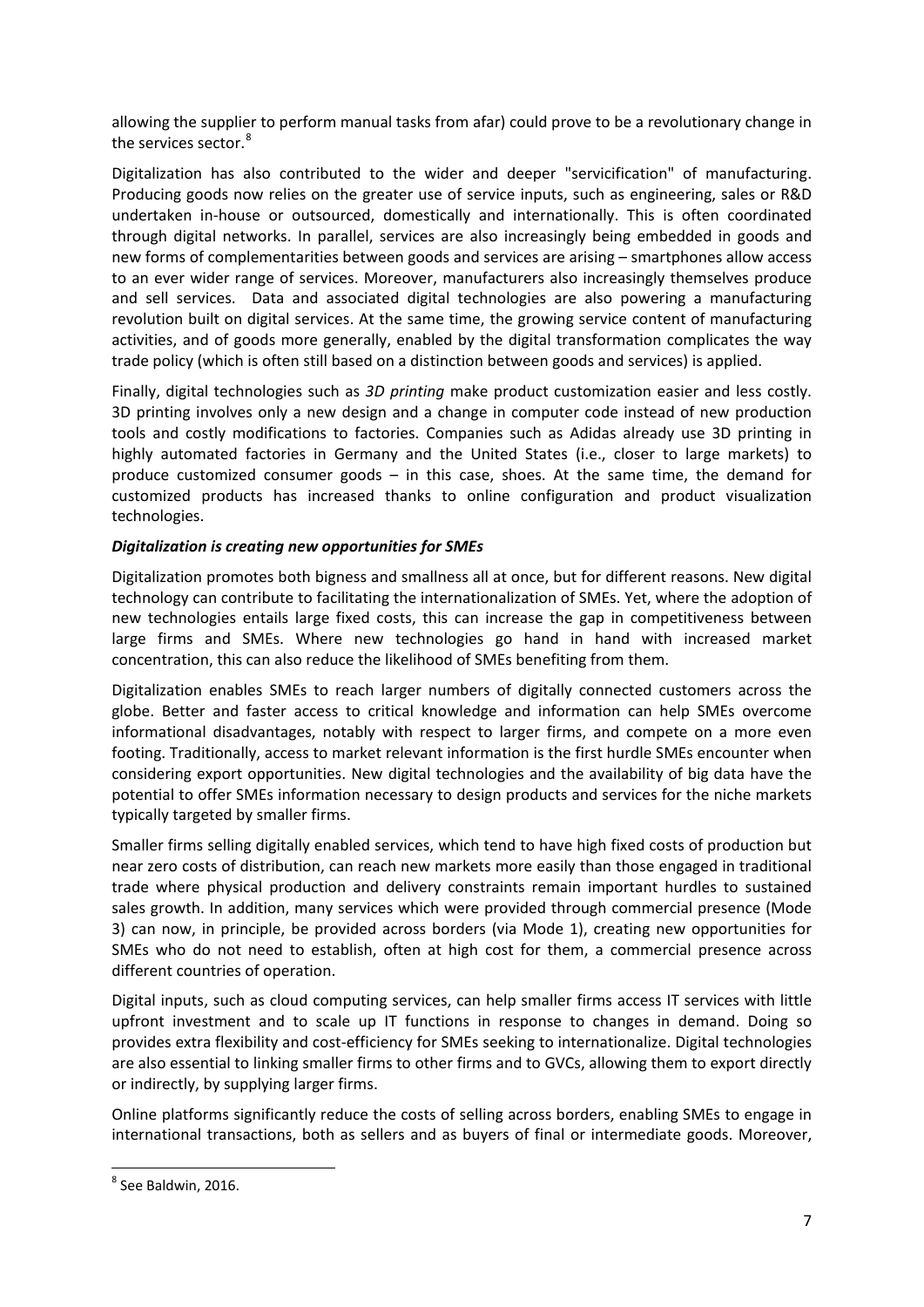digital retailers are moving from connecting supply and demand through matching services, to providing additional complementary warehousing, logistics, e-payments, credit and insurance services – in effect creating a new trade ecosystem for SMEs.

Digitally driven sources of finance, such as peer-to-peer lending, equity crowdfunding and invoice trading platforms, hold the potential to close the credit gap for SMEs.<sup>[9](#page-7-0)</sup> Increasingly, online marketplaces also enter the business of providing finance. These alternative finance providers use new technologies and big data to reduce transaction costs and facilitate risk assessments for lending purposes.

For gains from digital technologies to materialize, constraints to the adoption of technology must be overcome, notably in relation to market access and skills. Open, transparent and contestable markets are also needed to source inputs at competitive prices and to reach a global customer base, including as noted above in the absence of local presence.

Many SMEs are found in relatively remote areas that do not necessarily have quality access to traditional forms of transport or digital infrastructure. This can have significantly negative effects on transport and other transaction costs. New technologies – while still in experimental stage – may provide solutions. The use of drones, balloons and satellites for providing internet access in rural and remote areas is currently being tested. Drones can also play a role in facilitating the delivery of goods in remote areas.

Workers require new skills to operate new technologies. By some estimates, approximately 35% of skills demanded for jobs across industries will change by 2020.<sup>[10](#page-7-1)</sup> This represents a drastic and rapid change to which education and vocational training systems will need to adapt. This can represent an important challenge for SMEs which – given their small size – tend to lack the in-house labour market that may facilitate on-the-job-training. Missing out on the right skill sets may put SMEs at a competitive disadvantage in moving into the new economic activities opened-up by new technologies or to upgrade their production systems in line with technological change.

### *Implications for patterns of trade and comparative advantage*

What might these changes mean for patterns of trade and underlying shifts in comparative advantage? On the one hand, it is possible that existing trade patterns will be reinforced, with highincome economies specializing in high-tech and digitally-intensive activities. For one, high-income economies are relatively capital and high-skill abundant, and ICTs and skills tend to be complementary.[11](#page-7-2) Second, high-income economies have well-developed broadband networks to support the use of big data. Third, they tend to combine strong formal and informal institutions, as well as deep financial markets. Formal institutions (such as the rule of law) are relevant in contractintensive technology sectors. Financial institutions can support capital investment. Informal institutions such as organizational capital within firms can also facilitate change and adaptation to new methods of organization of work in an era of smart automation.

On the other hand, a different scenario in which a growing number of developing countries acquire comparative advantage and specialize in high-tech sectors, or harness digitalization to increase the competitiveness of their existing sectors, from agriculture to manufacturing, is also possible. As argued above, an increasing amount of services that used to be non-tradable can now be "ICTenabled". Loungani et al. (2017) find that while developed countries are responsible for the majority of exports of ICT-enabled services, growth between 2000 and 2014 was strongest in developing

<span id="page-7-1"></span><span id="page-7-0"></span><sup>&</sup>lt;sup>9</sup> See Association of Chartered Certified Accountants, 2014.<br><sup>10</sup> The estimate from the World Economic Forum (2016) is based on a survey of large global and national employers conducted in the first half of 2015.<br><sup>11</sup> See Violante, 2008.

<span id="page-7-2"></span>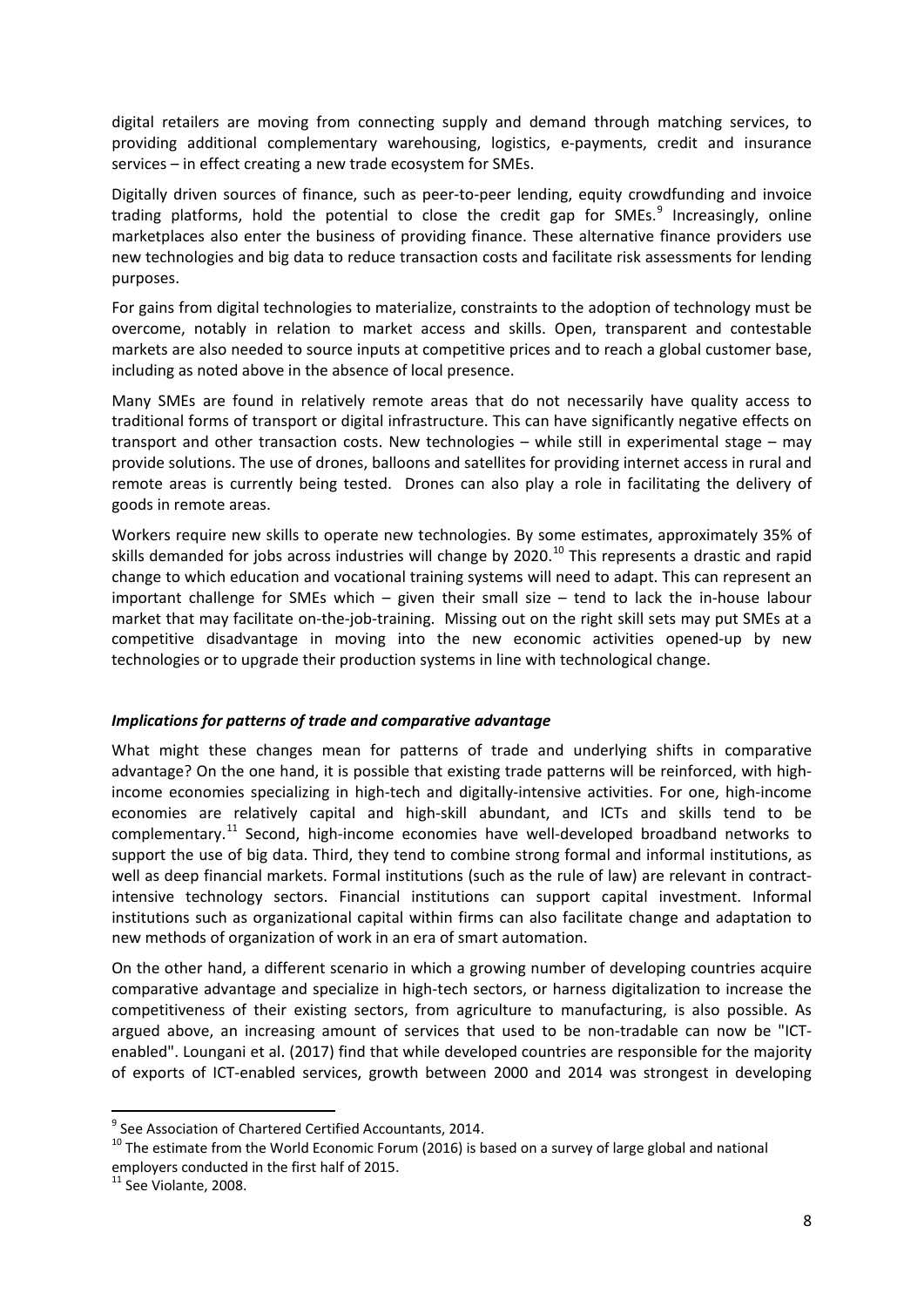countries. Looking to the future, as ever more services can be delivered remotely, developing countries with relatively skilled labour forces and the necessary digital infrastructure may increase their services exports due to the adoption of technologies such as telerobotics. Additionally, digital technologies are re-shaping not only the productivity but also the trade in agricultural products, including through improved traceability and expanded ability to connect suppliers to consumers. Finally, some developing countries with large domestic markets might benefit from the economies of scale (e.g. search engines' quality increasing with their scale) and scope (e.g. services provided by digital firms benefit from each other) – as well as from the localized knowledge spillovers associated with digital technologies. $^{12}$  $^{12}$  $^{12}$ 

In sum, the technological innovations that underpin the NIR and the digital economy reduce trade costs, including those associated with customs administration, communication and logistics, and cross-border payments. The combination of falling trade costs and new product offerings is allowing new forms of trade and new markets to flourish. The effects that digital technologies exert on patterns of trade (who exports what?) are however more uncertain. Digital technologies might reinforce the comparative advantage of rich countries in relevant sectors, but might also provide developing countries with new opportunities in the future in a wide range of new and existing sectors.

For developed and developing countries alike, the speed of change associated with technological advances is an important challenge. While greater speed means that the gains from trade become apparent more quickly, it also means that structural change will also be more rapid, with important implications for the way countries deal with technology-induced disruption and the mitigating policies in place to deal with inevitable adjustment costs.

## **2. Trade and investment policy challenges posed by the NIR**

### *(i) Investment policy challenges*

One key challenge for policymakers  $-$  particularly in developing countries  $-$  is how to ensure their economy's continued attractiveness as a production location for MNEs in order to maintain or improve levels of GVC participation. Closely related is the question of how best to promote upgrading to higher value-added production and trade. A further challenge relates to the impact that the NIR could have on the way MNEs organize themselves globally, in particular the trends identified above towards shorter value chains and lighter international asset footprints (i.e. less FDI) spreading across more industries.

As noted earlier, the NIR will change the determinants and modalities of trade and investment decisions. Some economic factors long critical for the attraction of efficiency-seeking foreign investment, such as low labour costs, may lose in significance, while others assume greater prominence (e.g. the quality of a location's digital infrastructure). Policy determinants will also change, shifting for instance from more generic forms of investment incentives to more targeted ones linked to R&D, innovation and skills acquisition. The NIR also places greater emphasis on the quality of IP frameworks, both in terms of levels of IP protection and their enforcement, and data protection regimes. Overall, countries that have an economic policy conducive to innovation and R&D, a well-developed modern infrastructure, and a high-quality education system supplying an abundance of human capital will likely be more successful in attracting and retaining foreign investment and enjoy first mover trading advantages in an NIR context.

The changes brought about by the NIR, not least the ability of high cost-high wage countries to recapture through technologically advanced means competitive advantages that have progressively shifted to developing countries in recent decades, and the potential for developing countries to

<span id="page-8-0"></span><sup>&</sup>lt;sup>12</sup> See Goldfarb and Trefler, 2018.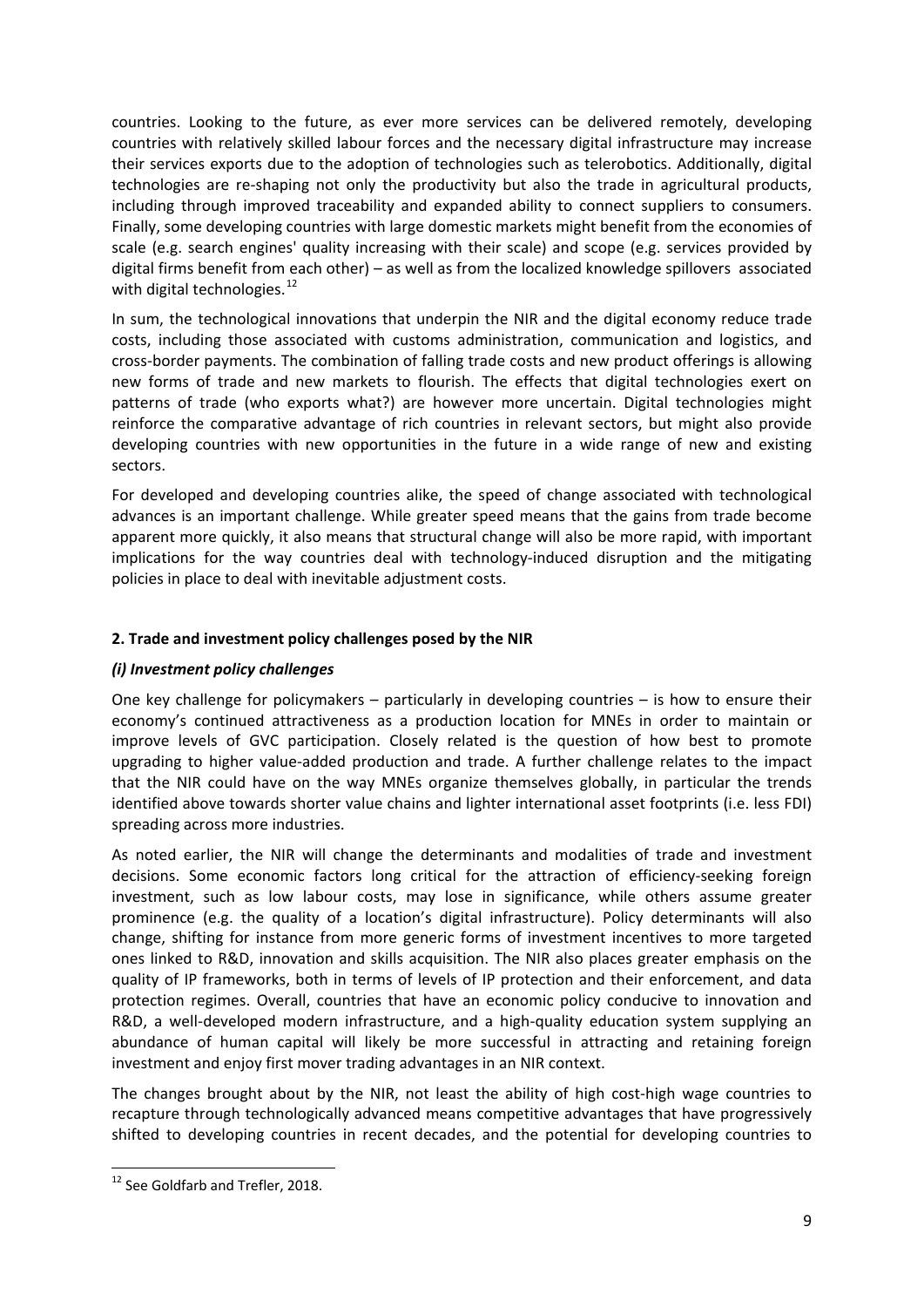participate in more sectors internationally, point to a significantly more contestable global market for FDI attraction. Such an environment holds important implications for investment policy design, especially in developing countries, notably in terms of investment attraction, facilitation and retention through improved business environments and strengthened investment promotion efforts. It also heightens the importance of policies targeting innovation and the vibrancy of SMEs.

The ability of SMEs to participate in GVCs is both an important investment determinant for MNEs and a key factor in ensuring that investment creates positive spillovers in terms of employment generation, technology and knowledge diffusion and expanded trade opportunities. An important challenge faced by many developing countries in reducing gaps in technological capacity and promoting the participation of SMEs in international trade and GVCs is the level of private sector ICT investment and digital adoption.

To keep up with the rapidly evolving global manufacturing landscape, SMEs in developing countries and economies in transition need to improve their competitive abilities, meet the product and process standards required in world markets, benefit from reduced trade costs and stay connected with both lead (typically foreign) investors in GVCs and external markets.

The main policy challenge for making the NIR work in favour of SME internationalization thus consists of facilitating the spread of new digital technologies and ensuring SMEs' access to them. Ongoing technological disruptions are likely to affect five key determinants of SME internationalization: access to market information; access to finance; access to infrastructure; access to skills; and the ability to meet relevant standards and regulations.

Regulatory uncertainty can be particularly problematic for small players in the economy. Costly access to certification can make it difficult for SMEs to meet regulatory requirements such as cyber security standards. Given the speed at which technology changes, policymakers have a role in ensuring easy access to information on digital standards. The promotion of harmonization or equivalence of digital standards with a focus on openness, transparency and interoperability can also be beneficial for operators, and especially SMEs.

Support for the adoption of new technologies and business models can take many forms. In addition to strengthening local absorptive capacities through education and training, there is a role for supporting investment in local NIR manufacturing capabilities through, for example, the establishment of "maker spaces" and innovation hubs, incubation centres, technology parks and other dedicated economic zones. Such policies will assume greatest importance in countries where the NIR motivates MNEs to replace cross-border ownership linkages with non-equity modes of corporate governance, which will significantly increase the importance of domestic business capabilities, including with respect to access to capital.

Specific policies can also harness the potential for the NIR to generate more opportunities for firms headed by women and in sectors and firms that employ women most intensively. Policy actions could include encouraging investment in  $-$  and enhanced access to finance for  $-$  women-owned firms, strengthening women's entrepreneurial networks, removing obstacles to the higher labour market participation of female workers, promoting entrepreneurship for women, directing trade and investment support institutions to design promotional activities for women-owned firms, and ensuring better access to education and training for girls and female workers.

The various policy responses to the NIR described above are being pursued in a growing number of countries through industry development policies in which investment policies play a central part. The proliferation of industrial policies, already a trend since the second half of the 2000's and now accelerated in light of the NIR, can however prove challenging for the existing international policy framework for trade and investment. This is so because of competing goals and increasingly proactive and, at times, explicitly trade- and investment-protective, policy measures. In this regard,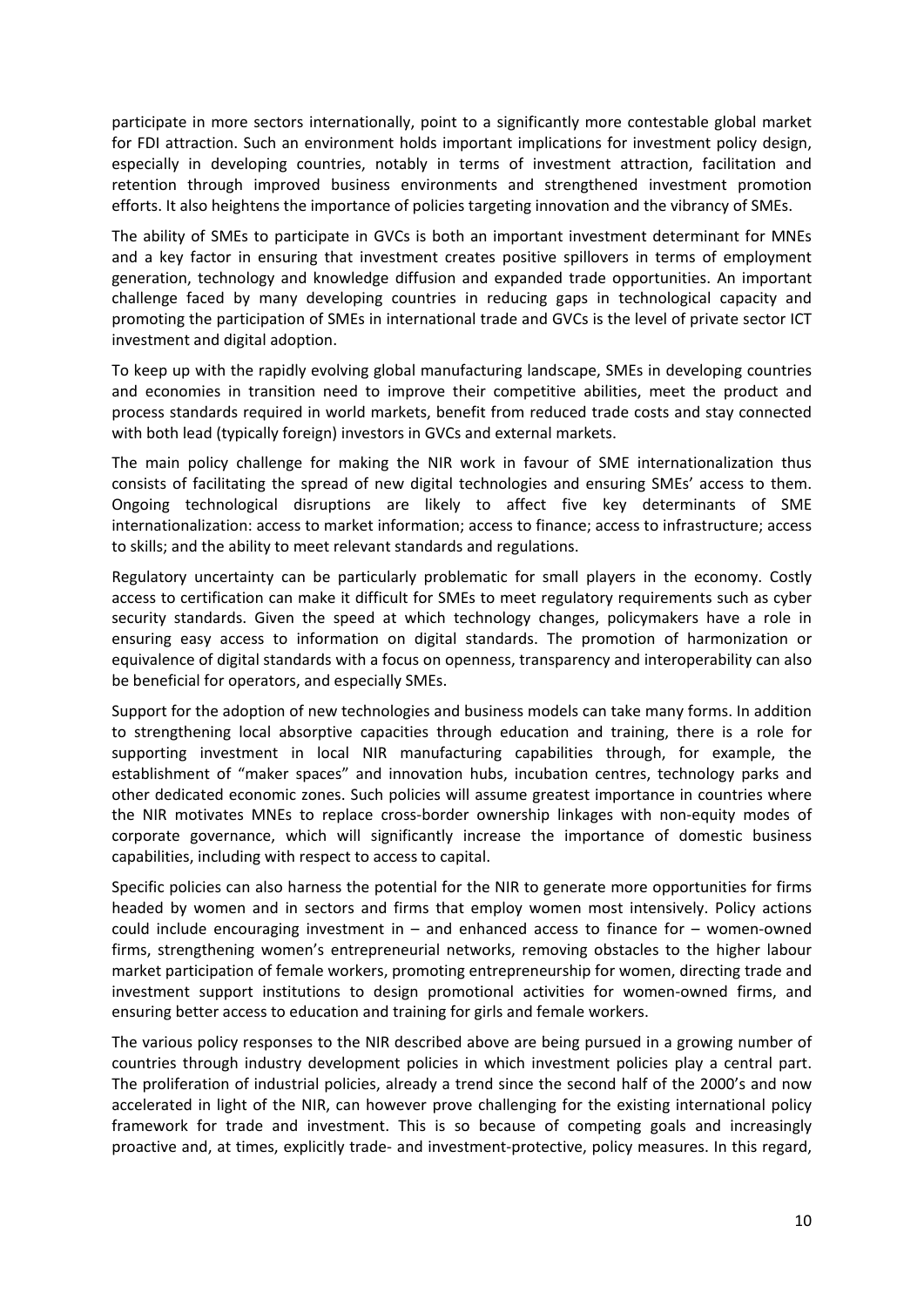the G20's continued monitoring of trade and investment measures is crucial to keep track of individual policy measures taken by governments.

Furthermore, many policies specific to the digital economy, such as policies related to the treatment of data flows, could play a critical role in shaping cross-border economic linkages. These policies are set to grow in salience as digitalization expands and becomes pervasive across production, investment and trade.

## *Policies dealing with investment promotion*

To succeed in attracting and retaining increasingly mobile capital, developing countries will need to strengthen their investment promotion agencies, equipping them with a policy toolbox of efficient and effective (and trade law compliant) incentives and supplier development programmes required to build sustainable and competitiveness-boosting linkages between host country firms – mostly SMEs – and lead firms involved in regional and global value chains.

The race to innovate and the competitive advantages bestowed on "first movers" in the digital economy place greater demands on the quality of national policy frameworks for innovation. The introduction of new technologies leads to changes in managerial practices and the emergence of new organizational forms. In policy terms, this implies that redoubled efforts be directed at promoting entrepreneurship and enhancing access to finance, notably of venture capital. It further implies that workers faced with prospects of significantly greater labour churning over their work life be equipped with the knowledge and skills best able to facilitate needed inter-sectoral mobility and to mitigate the risks of rising income inequality potentially associated with technological divides.

## *Investment review mechanisms for national security and other reasons*

Foreign ownership can give rise to national security concerns for governments. Some countries have developed specific policies to address these concerns while maintaining openness towards foreign investment. The types of transactions that have given rise to national security concerns have evolved over time. Examples include the acquisition by foreign firms of companies producing so-called dual use technologies, the foreign acquisition of critical infrastructure, and, more recently, investments by foreign state-owned enterprises (OECD, 2016). The digital economy has given rise to national security concerns with respect to sensitive data and technologies associated with digital economy (i.e. AI). Few governments have significantly altered their approaches to national security because the mechanisms in place have been deemed broadly adequate for dealing with new sources of concern. Nonetheless, some governments have become more explicit in recognizing digital issues in their approaches to national security.

A key issue going forward relates to the recent acceleration in the acquisition of digital assets by firms operating in non-digital or brick-and-mortar sectors. To the extent that these two trends converge, namely the increased attention paid to digital technologies in the screening of foreign investments on national security grounds and the acceleration in the digitalization of traditional industries, an almost inevitable result will be the broadened scope for international investment reviews based upon national security considerations. Policy attention needs to be given to ensuring that NIR-induced locational competition in technology-advanced sectors not impede access to frontier technologies and/or distort markets.

## *Challenges from fragmented policies and localization*

The digital economy has motivated policy makers across a range of different areas to put in place new laws and regulations to deal with emerging challenges to which digital technologies and business practices have given rise. For example, some competition authorities have raised concerns about the market power that some digital economy firms have developed, as well as the scope for using certain digital technologies to support anti-competitive practices.<sup>[13](#page-10-0)</sup> The high degree of market

<span id="page-10-0"></span> $13$  See for example OECD (2017).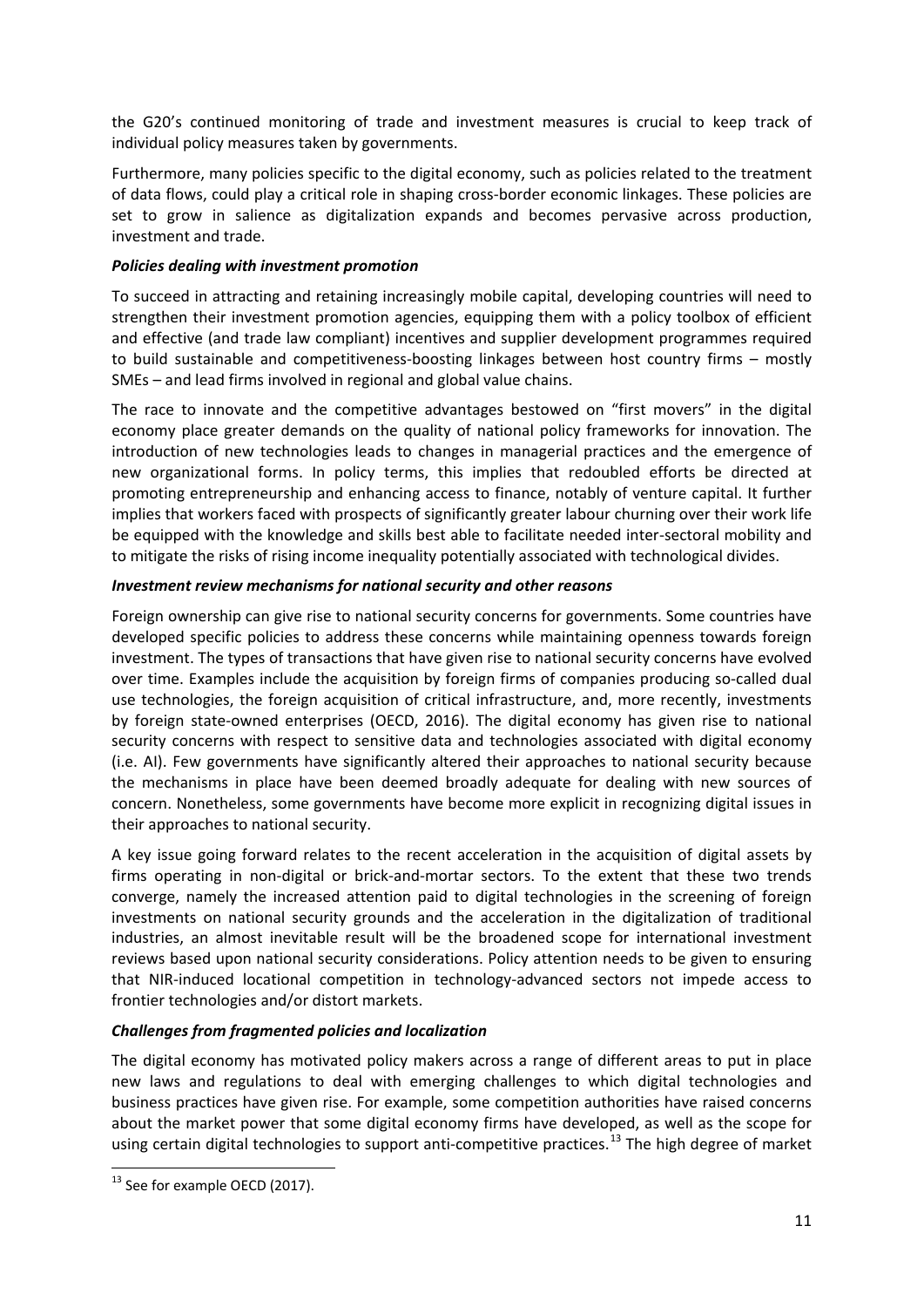concentration that characterizes some segments of the new industrial landscape may prompt calls for intensified policy dialogue at the interface of trade, investment and competition law and policy.<sup>[14](#page-11-0)</sup>

The digital economy has generally given rise to fewer concerns for the international investment policy community to date, perhaps reflecting the relatively modest impact it has exerted to date on the international investment regime. Nonetheless, some policies aimed at regulating certain aspects of the digital economy could have increasingly important implications for international investment and the operations of MNEs, especially as digital technologies and business models become more prevalent outside the digital economy itself. These mainly relate to the increasingly important role that data plays in multinational business strategies and the growing number of ways in which governments have started to regulate or constrain the use of these data in addressing a host of public policy concerns such as privacy, national security, cybercrime and politically sensitive (dis-) information.<sup>[15](#page-11-1)</sup>

Among the most important policy issues arising in this area is that of data localization. MNEs are technically able to store their digital data anywhere in the world. In the absence of data localization requirements, firms tend to store their data or locate their own data centres where domestic and international telecommunication connections are of high quality, energy costs are relatively low, and where climactic conditions reduce cooling costs.<sup>[16](#page-11-2)</sup> Data localization requirements therefore usually entail additional costs for firms, such as the investment in storage capacity itself, duplication of servers, and additional data management and related regulatory compliance requirements.

Furthermore, the increasing attention that consumers pay to the social and environmental dimensions of production processes requires continued adjustments in global value chain practices and in business models across all sectors. Some of these adjustments are facilitated by the increased traceability made possible by digital technologies. Promoting sustainable trade and investment outcomes also calls for strengthened host country monitoring and policy enforcement capabilities.

Finally, the greater locational competition brought about by the NIR lends added support to efforts to facilitate cross-border investment, streamlining entry procedures and reducing the costs of establishing and operating a foreign investment.

### *(ii) Trade policy challenges*

The digital transformation has cut the cost of engaging in trade, facilitated the co-ordination of global value chains, helped diffuse ideas and technologies across borders, and connected greater numbers of businesses and consumers globally. While it has never been easier to trade, digital trade has given rise to more complex transactions and policy issues.

In a rapidly evolving environment, governments are facing growing regulatory challenges in ensuring that the opportunities from digital trade can be realized and shared.<sup>[17](#page-11-3)</sup> Existing multilateral trade rules were negotiated when digital trade was in its infancy and, while technologically neutral, there are questions about whether clarifications are needed to reflect new forms of digital trade and the policy issues they raise.<sup>[18](#page-11-4)</sup> Trade rules are also traditionally predicated on whether products are goods

<span id="page-11-0"></span><sup>&</sup>lt;sup>14</sup> For a fuller discussion of new challenges for competition policy in the digital economy era, see Hallward-Driemeir and Nayyar (2017: 186–187).<br><sup>15</sup> On balancing investor and public policy concerns, see UNCTAD (2017a).<br><sup>16</sup> The Nordic countries receive significant amounts of business investment in digital data storage capacity

<span id="page-11-2"></span><span id="page-11-1"></span>these reasons.<br><sup>17</sup> See Lopez-Gonzalez and Jouanjean, 2017.

<span id="page-11-4"></span><span id="page-11-3"></span><sup>&</sup>lt;sup>18</sup> While work on e-commerce dates from 1998 (WTO, 1998), progress has been slow. At MC11in Buenos Aires, WTO Members agreed to continue work under the current work programme and to "maintain the current practice of not imposing customs duties on electronic transmissions" until the next Ministerial (WTO, 2017a).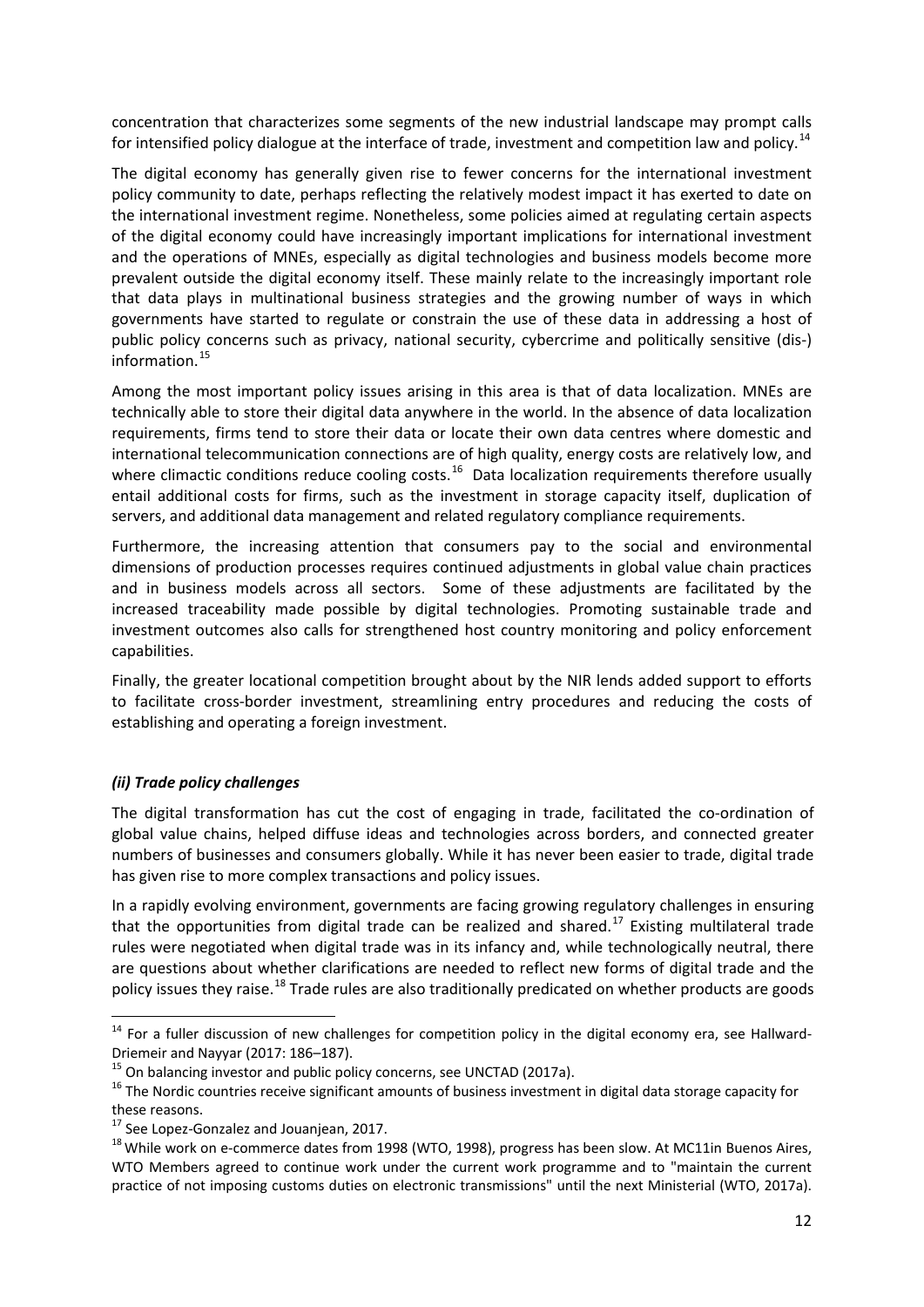or services and which borders they cross, but in digital trade, these can be hard to determine<sup>[19](#page-12-0)</sup>: firms can serve markets from anywhere, and goods are bundled with services.<sup>[20](#page-12-1)</sup> In turn, market openness underpins digital transformation: new technologies are often made available through trade and access to international markets for both inputs and outputs is necessary for scaling up production and increasing competitiveness.<sup>[21](#page-12-2)</sup>

## *In the digital world, market access requires a holistic approach to goods and services*

In digital trade, a single transaction, such as the cross-border purchase of an e-book from a digital platform, is shaped by a range of factors: (i) access to digital networks, which depends on physical infrastructure, the regulatory environment and the degree of competition and liberalization in telecommunications services; (ii) interoperable e-payment methods; (iii) openness in related retail services; (iv) the cost of the e-reader – which, in turn, depends on tariffs, trade facilitation or other technical regulations.

Even a relatively simple digital trade transaction thus requires approaching market openness in a holistic way, looking simultaneously at measures affecting goods, services and digital connectivity. Internet access is a necessary but not sufficient condition for digitally enabled trade in goods. If logistics services in the receiving (or delivering) country are costly due to service trade restrictions, or if goods are held up by cumbersome border procedures, then platform-enabled trade might be curtailed or might not take place.

Simple, cross-border, digitally enabled transactions in goods, services or bundled goods are underpinned by a range of measures which are horizontal to all transactions. Making the most out of digital trade goes beyond removing measures that affect the final delivery of the digital trade transaction and requires thinking about measures affecting the full value chain, including the enablers of digital trade. Engaging in digitally enabled trade in goods means paying attention to services, and trade in digitally delivered services is affected by market access in goods. As firms increasingly move towards trading bundled goods and services, the issues they face accumulate, meaning that both traders and policy-makers will need to consider a wide range of services and goods simultaneously for the potential benefits of digital trade to be realized.

### *Old measures are raising new issues*

Digital trade can amplify the importance of "old" or more traditional trade issues. For instance, trade in low value goods ordered on-line is still subject to traditional physical constraints in crossing a border. Since trade costs can represent a sizeable share of the value of small consignments, how fast and at what cost a physical good can clear border processes is especially important for this type of trade. Issues such as *de minimis* provisions, which stipulate a threshold under which no customs duties are charged, can take on new meaning. At the same time, growing trade in digitally ordered parcels poses new challenges for customs authorities and other border agencies. These relate to

<span id="page-12-1"></span><sup>20</sup> See Cadestin and Miroudot, 2017.

<span id="page-12-2"></span><sup>21</sup> See WTO, 2017c.

**.** 

Moreover, 71 Members further agreed to "initiate exploratory work together toward future WTO negotiations on trade-related aspects of electronic commerce" (WTO, 2017b).

<span id="page-12-0"></span><sup>&</sup>lt;sup>19</sup> Reports from business suggest that uncertainty on the part of Customs about how to treat new "smart" products is leading to a rise in discretionary decisions which, aside from reducing predictability and transparency, can also result in goods being classified under a heading that attracts a higher tariff. In addition, the classification of services is crucial as it provides the basis on which countries make legally binding trade commitments. Classification boundaries are increasingly fading both within sectors (e.g. between basic and value-added telecommunications services) as well as across sectors (e.g. telecommunications services are increasingly bundled with audio-visual and ICT services as television, streaming and voice calls are made available on the Internet through different platforms) (WTO, 2009). Some concerns have been raised, including by business, that this convergence may give rise to uncertainties relating to which trade commitments are applicable.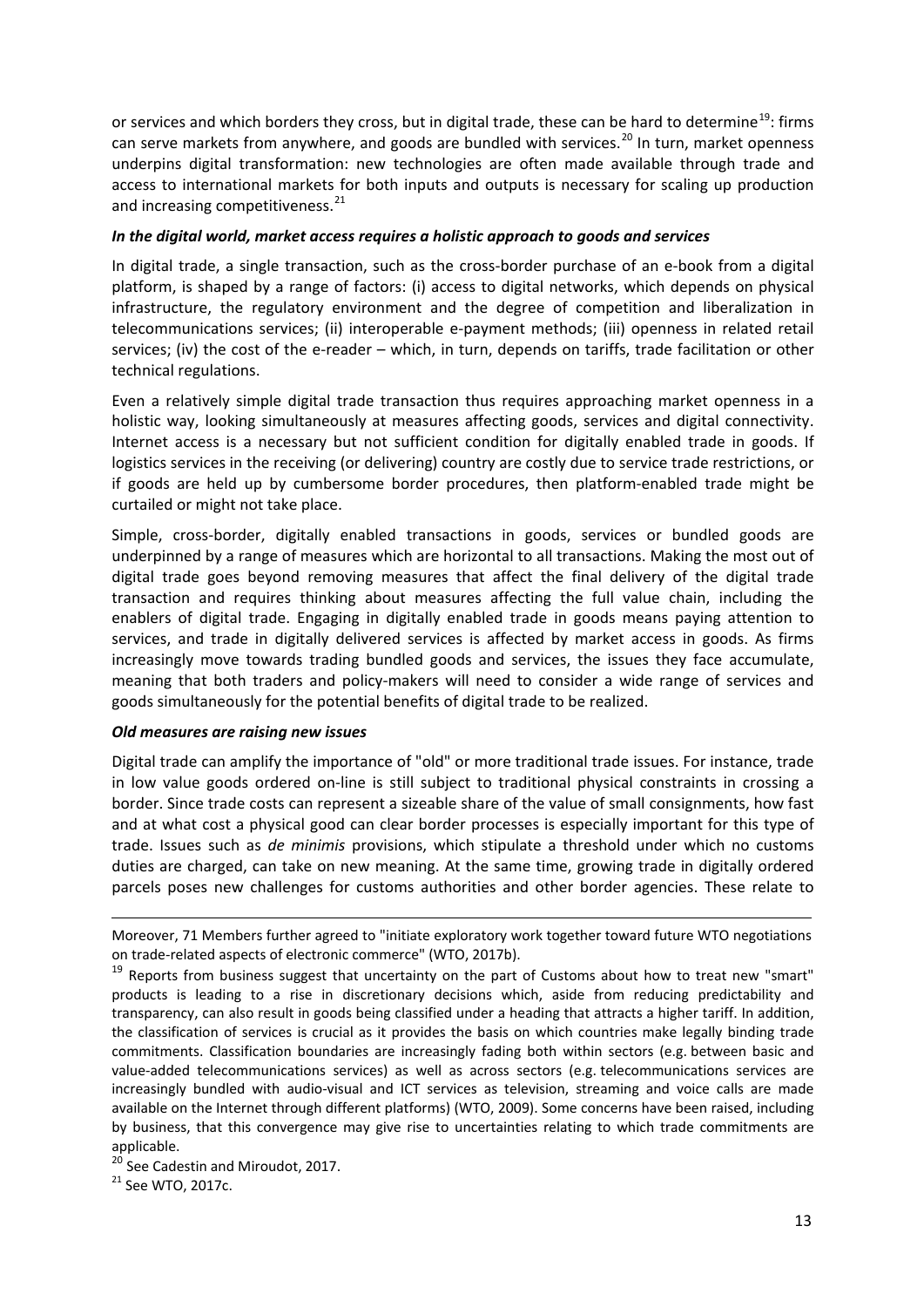growing workloads and the need to adapt clearance processes and risk management. They may also relate to revenue issues, in particular tariffs and collection of VAT.

Digital networks also mean that *local* regulatory measures can have *global* effects. Challenges result from the significant heterogeneity among countries' rules and regulations governing digital trade. Although the Internet opens-up the possibility to reach new markets globally, firms are still required to comply with the laws of countries to which they export or where their customers are based. The resulting legal uncertainties or high compliance costs related to differing regulatory regimes can create additional costs and lower incentives to enter new markets. Such problems are most acute for SMEs.

Existing regulatory barriers can also indirectly affect digital trade. Some services, even if supplied digitally, might need to be supported in person. For instance, computer software can easily be transferred digitally but technicians may still need to travel to set up the system and provide training and aftercare to clients. Similarly, some professional services, such as legal or accounting services, can partially be supplied through online platforms, especially if they relate to simpler tasks. However, more complex professional services, particularly in business-to-business transactions, require personal interaction with clients, either through travelling or establishing a commercial presence in the host country. These are affected by existing restrictions to the establishment of a commercial presence (Mode 3) and the movement of service suppliers (Mode 4).

#### *And digital trade raises new issues*

The digital transformation raises a host of new issues such as those related to e-payments or interoperability, but the most important relate to cross-border data flows. Data underpin digital trade in numerous ways: as an integral part of production; as an asset that can be traded; as a means to deliver services and co-ordinate global value chains; and as an enabler of trade facilitation. Even when a data flow is not itself a trade transaction, restricting that flow can have trade implications since it can affect the coordination of internationally dispersed production activities or trade facilitation.

While data are increasingly becoming the ubiquitous raw material of the digital economy, growing concerns about digital security and privacy have led to increased regulation of cross-border transfers of data, or requirements that data be stored locally (see Exhibit 2).<sup>[22](#page-13-0)</sup> While balanced regulation is warranted to ensure appropriate use, storage and transfer of these data, particularly in relation to privacy concerns, complying with different requirements could impose additional costs on firms that operate in multiple jurisdictions. These can take many forms, such as high tariffs on specialized server equipment that companies are required to import in order to meet requirements for local data storage. Another challenge relates to the protection and enforcement of intellectual property rights, particularly the need to strike the right balance that allows right holders to effectively enforce their rights against illegal copying and downloading while not creating costly burdens for intermediaries nor imposing unnecessary obstacles to creativity and innovation for users.

The implications of these measures are not well understood and have led to a polarized debate. One way forward may be to better understand the nature and composition of data flows that are highly

<span id="page-13-0"></span><sup>&</sup>lt;sup>22</sup> Note: For cross-border data flow restrictions, measures can require at least one of certain conditions to be met or a combination of listed conditions to be met. Conditions include, for example, obtain subject consent, sender ensures adequate protection; model contract clauses approved by data protection agency. The onus of compliance can fall on either the government (as for the adequacy of the data protection regime) or the private sector (as for prior consent by the data subject). Local storage requirements can be conditional (e.g. government must be able to access data; data must be stored in particular place or for a specified period of time); or compulsory (where data has to be stored locally but can be sent abroad, or, as in the case of a prohibition on cross-border data transfers, where data has to be stored domestically and cannot be sent abroad).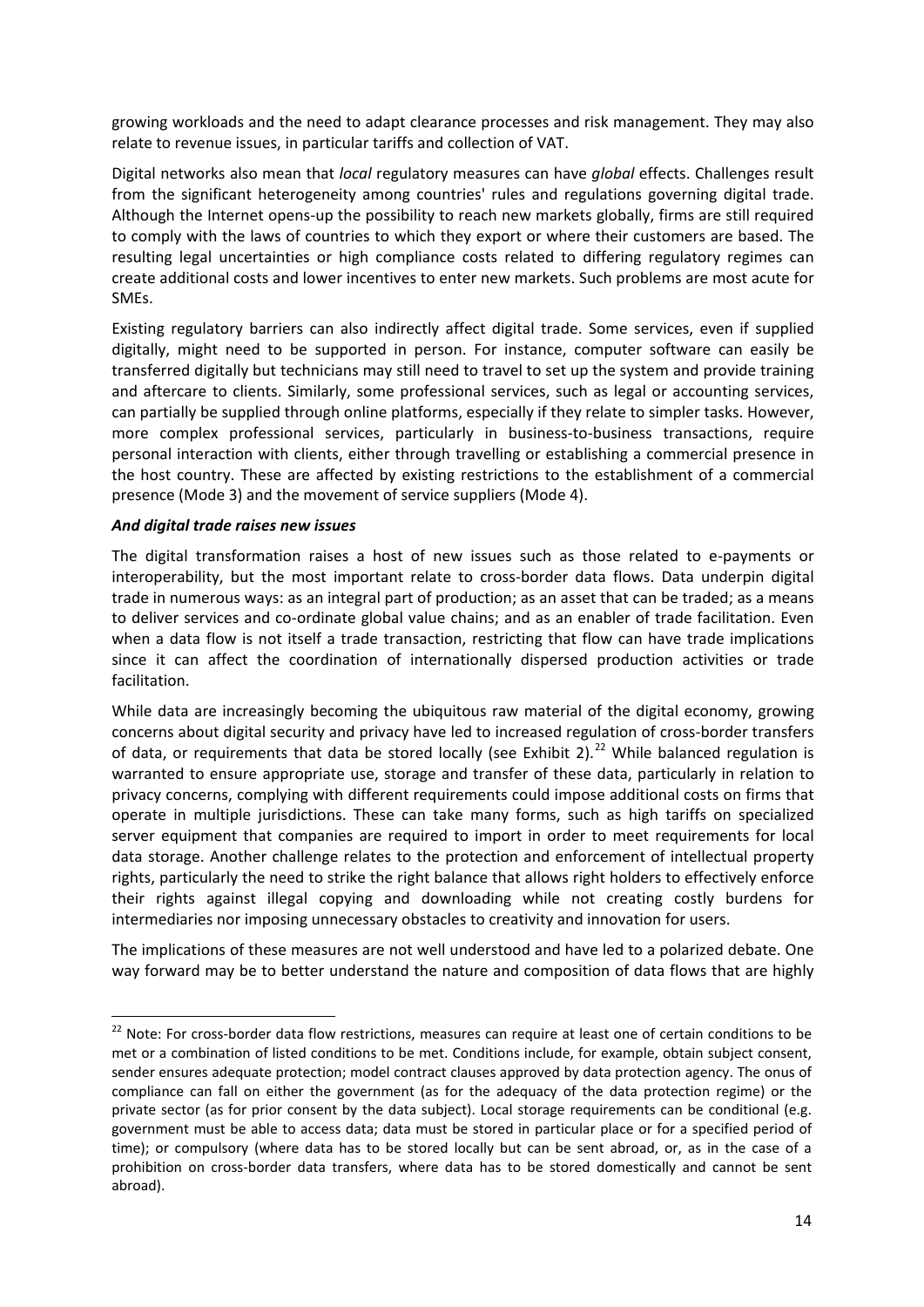heterogeneous, ranging from data associated with engineering to logistics to more sensitive financial and customer data.



#### **Exhibit 2: Stock of identified data measures**

*Source:* OECD estimates, based on 100 measures across 68 economies, with the oldest measure implemented in 1972 and the newest in 2015. Information is not exhaustive and is in the process of being updated.

Finally, reaping the benefits of digital trade will increasingly require international and multistakeholder dialogue on approaches that ensure the interoperability of differing regulatory regimes. Here again, the challenge lies in finding a balance that enables key public policy objectives such as privacy to be met while preserving the significant benefits flowing from freer digital trade. Useful lessons may be drawn from how trade agreements help countries to engage in the exchange of goods and services notwithstanding their differences by requiring that standards are transparent; non-discriminatory and not more trade restrictive than necessary to achieve legitimate public policy objectives.

### **Conclusions**

The NIR and the digital economy are transforming production and value-adding processes across sectors, with implications for trade and investment. As advances in technology enable more automated and customized production, the advantage of locating in low-cost locations diminishes while that of locating closer to the point of consumption increases. Digitization is also transforming international trade. It is, on the one hand, facilitating traditional trade by reducing a range of trade costs and, on the other hand, creating new forms of trade through servicification, parcelization and other technology induced-changes both in the nature of goods and services as the means through which they are delivered to customers.

For policymakers, a key challenge is ensuring their economy's continued attractiveness as a production location for MNEs in order to maintain or improve GVC participation. The emergence of the NIR and the digital economy means that greater emphasis needs to be placed on the quality of IP frameworks, data protection, and modern ICT infrastructure and high-quality education. IPAs need to be equipped with a policy toolbox of efficient (and trade law compliant) incentives and supplier development programmes required to build sustainable and competitiveness-boosting linkages between host country firms and lead firms involved in regional and global value chains.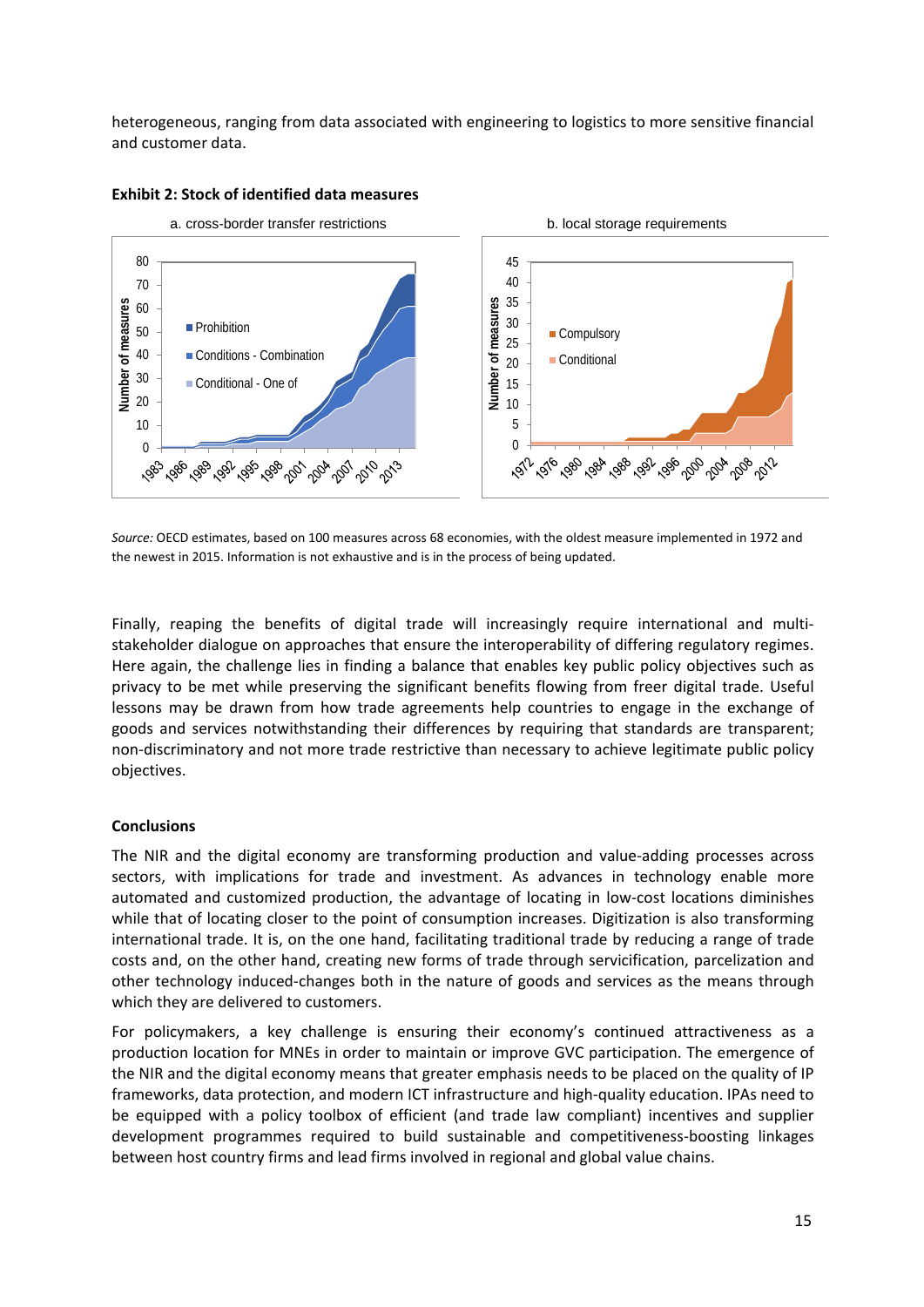Trade policy in the digital world requires a holistic approach to ensuring market access, looking simultaneously at measures affecting goods and services and as well as other issues that affect digital connectivity. It needs to go beyond removing impediments to the final delivery of digital transactions and encompass measures affecting the full value chain, including the enablers of digital trade.

The issue of cross-border data flows poses an important challenge. On the one hand, there are concerns about the impact that the emerging measures may have on business activity and on the ability to benefit from globalization; on the other hand, there are concerns about ensuring legitimate public policy objectives, such as the protection of privacy and national security. The challenge is to find the balance that enables these key objectives to be met in way that does not restrict trade and investment more than is necessary to achieve the stated objectives, thereby preserving the significant economic and trade benefits flowing from data-enabled trade and investment.

For SMEs, new technologies can open-up important new opportunities to access foreign markets and connect to global value chains. Digital inputs such as cloud computing services can help SMEs access IT services with little upfront investment. At the same time, new technologies can result in raising the technological threshold for SME participation in value chain production. Costly certification processes can make it difficult for SMEs to meet regulatory requirements such as cyber security standards.

Looking ahead, the NIR will continue to raise new challenges for both trade and investment and will place an increasing premium on ensuring that trade and investment policies are aligned.